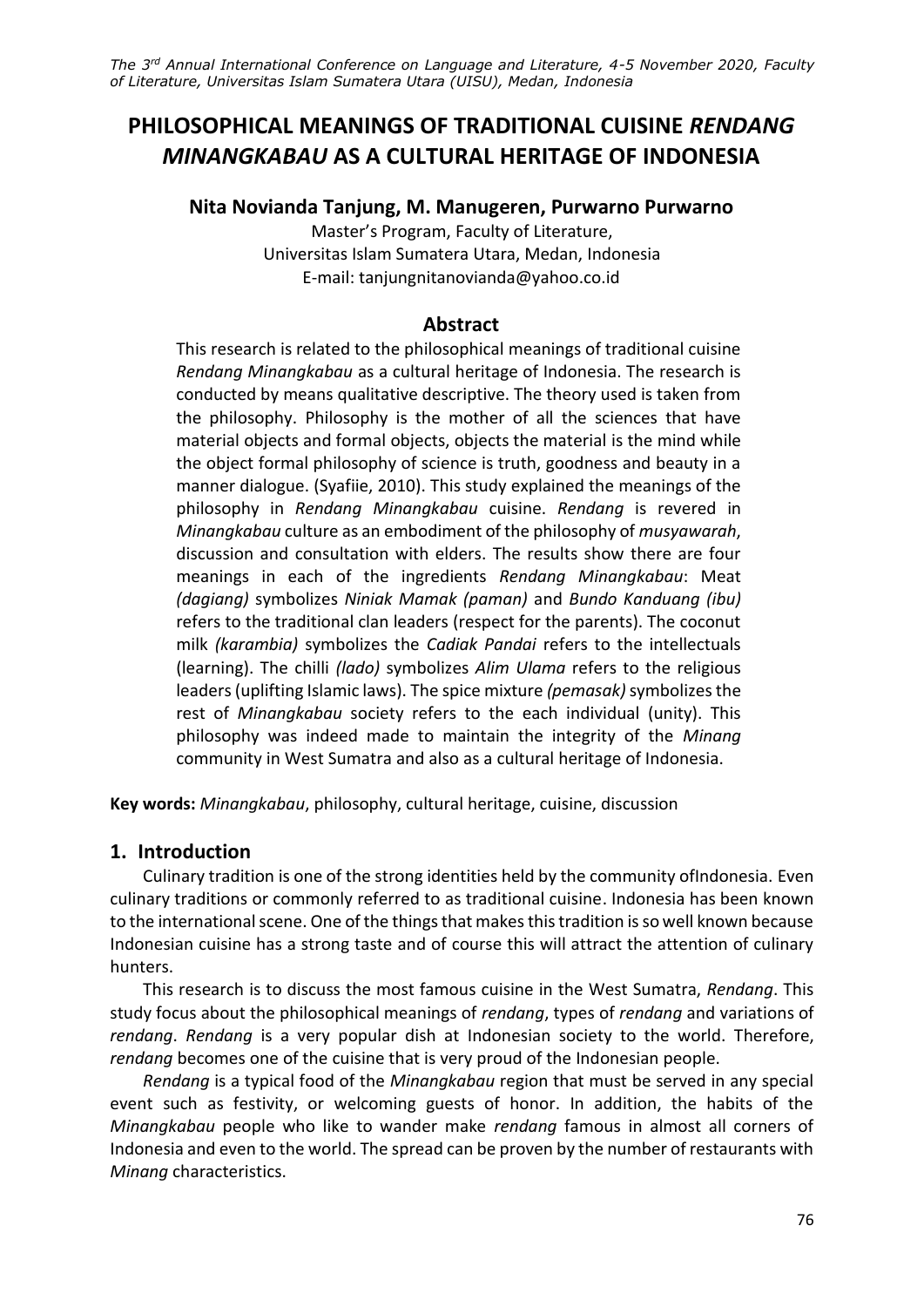*Rendang* is a traditional cuisine originating from the *Minangkabau* ethnic group, West Sumatra. *Rendang* itself consists of processed beef with a mixture of various kinds of spices and coconut milk. The cooking process is quite long takes four hours to dry and deep black. At room temperature, *rendang* can last for weeks. *Rendang* can be found in all *Padang* restaurants in Indonesia and even *Padang* restaurants around the world. In their home region, *rendang* is usually presented in various traditional ceremonies and special events. Not many people know that in West Sumatra itself *rendang* has a different shape and taste in each region. This happens because of differences in ingredients and types of seasoning that are used differently. In fact there are several variations of basic ingredients that can be processed into *rendang* such as: chicken *rendang*, duck *rendang*, egg *rendang*, lung *rendang*. And of course, each variation of *rendang* has a delicious and different taste. In addition to different flavors, each *rendang* also has a different texture such as duck *rendang* has a more chewy texture than *rendang* chicken.

*Rendang* itself is a form of culinary knowledge from the *Minangkabau* ethnic group. Its existence is a picture of culinary intelligence possessed by the local community. Because the community is able to process meat and spices in their environment into delicious *rendang* cuisine, *rendang* is one of the cultural artifacts owned by the *Minangkabau* ethnic group.

#### **2. Literature Review**

#### **2.1** *Minangkabau* **Culture**

*Minangkabau* is an ethnic from an area in Indonesia that speaks and upholds the *Minangkabau* adat. The *Minangkabau* cultural area covers the whole of West Sumatra, half of the Riau mainland, the northern part of Bengkulu, the western part of Jambi, the west coast of North Sumatra, southwest of Aceh, and also Negeri Sembilan in Malaysia. For ordinary people, the *Minangkabau* people are often equated as *Padang* people, this refers to the name of the capital city of the province of West Sumatra, the city of Padang. However, the indigenous *Minangkabau* people will call themselves as *urang awak*, which means the same as the *Minangkabau* people themselves.

In *tambo* (a literary work containing the culture of the *Minangkabau* in the past), information was obtained that the *Minangkabau* ethnic group had implemented a prodemocracy system long ago in the pre-Hindu period. This is proven by the existence of customary provisions to determine important matters and legal issues. *Minangkabau* custom has principles set out in "*Adaik is basandi syarak, syaris basandi Kitabullah*" or custom is based on law, the law is based on the Qur'an. Which means *adat* based on Islamic teachings. The *Minangkabau* are known to be very advanced in the field of commerce and intellectuals. This ethnic is an honorable heir from the Malay and Sriwijaya Kingdom who is very fond of trading and also has a dynamic nature. Nearly half of the *Minangkabau* people are overseas.

In the concept of *Minangkabau* Nature's cultural customs, there can be a division of two regions namely the core area *(darek)* and the *rantau* (outer region). *Rantau* is traditionally an area of expansion or conquest. But over the times, the concept of *merantau* is seen by the *Minangkabau* community as something very promising hope for a future and a better life. And this is related to the socio economic context. Based on this concept, migrating is an opportunity for self-development and achieving a better socio-economic life. Therefore, the purpose of wandering is often associated with three things: finding wealth (trading / becoming a merchant), seeking knowledge (learning), or seeking rank (job / position) (Navis, 1984)

The origin of the word *Minangkabau* comes from *Minang* and *Kabau*. From *tambo* this word is said to come from a fight between two buffalos. It is said that at one time a foreign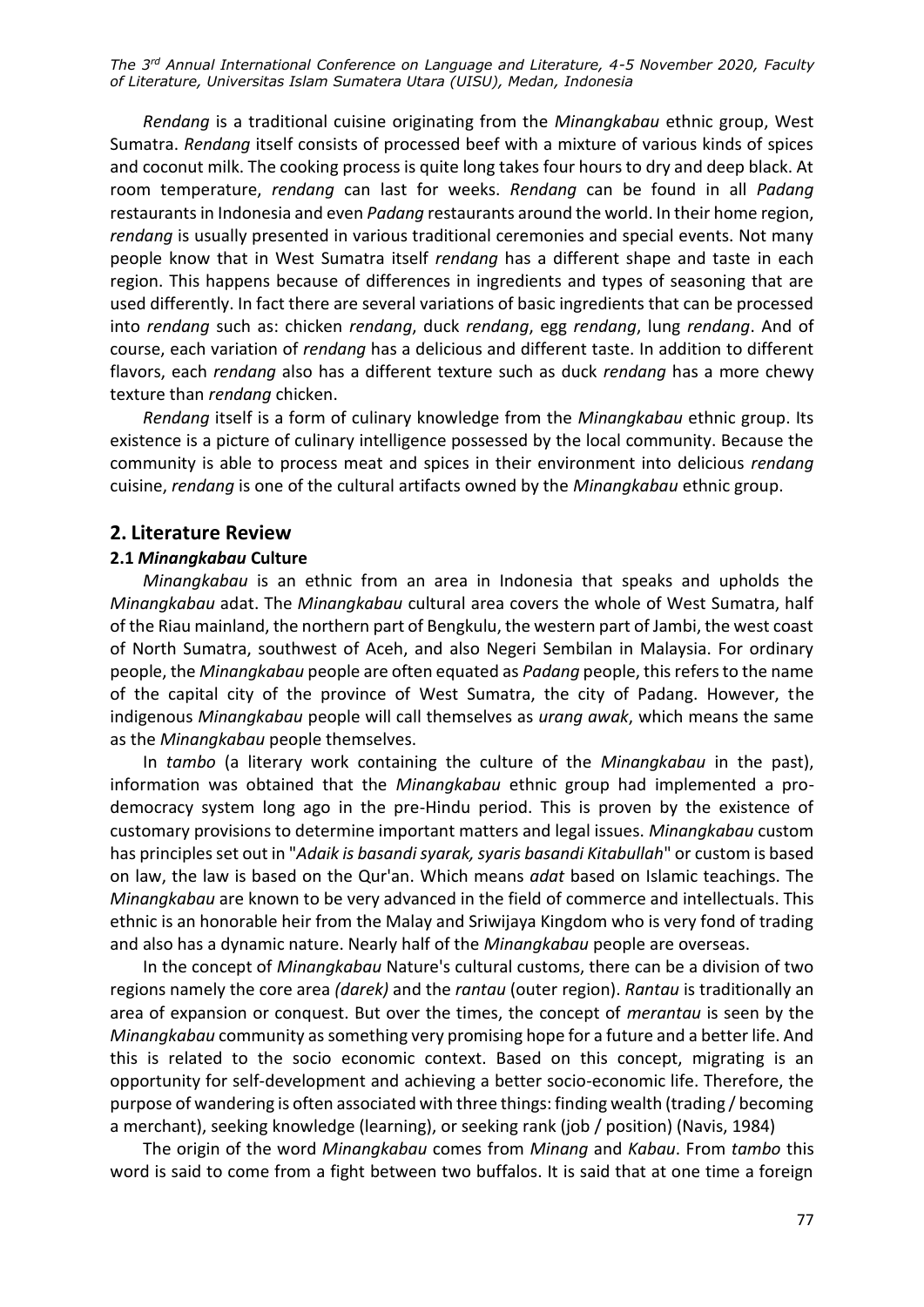kingdom came from the sea to conquer. In order to prevent fighting, the local community proposed to fight buffalo. Foreign troops strongly agreed with the agreement and then provided a very large and aggressive buffalo, but the local community only provided a small buffalo child who was very hungry. In this battle, starving buffalo children think the big buffalo is the mother. Until the buffalo run, run toward the big buffalo to find milk and gore until it tore the belly of the big buffalo. And in the end the victory over this little buffalo inspired the local people to use the word *Minangkabau* as their ethnicity, which came from the words *"Manang kabau"* (meaning to win a buffalo).

The *Minangkabau* are well known for their cultural thickness, even in every aspect of daily life. The cultural values contained in the *Minangkabau* community life, one of which is typical cuisine. *Minangkabau* is known for having typical dishes that are usually called *Padang* dishes. This cuisine has been famous to the international scene. One of the famous traditional *Minangkabau* dishes is *rendang*, which has received recognition from CNN International as the most delicious dish in the world. Other typical dishes include *Asam Pedas, Soto Padang, Sate Padang*, and *Dendeng Balado.* (Azrial, 2011: 56)

### **2.2 Traditional** *Minangkabau* **Cuisine**

*Minangkabau* traditional cuisine is a cuisine that develops in the province of West Sumatra and its surroundings. *Minangkabau* Cuisine is a cuisine that is known throughout Indonesia and even internationally. Usually people call it *Padang* cuisine. In the *Minangkabau* area, there are many recipes and variations of West Sumatra cuisine by region, city or district, including: Bukittinggi, Padang, Padang Panjang, Payakumbuh, Solok, Batusangkar, Agam, Dharmasraya and so on. *Minangkabau* cuisine is known for its coconut milk cuisine and has a spicy taste from the use of various herbs and spices

Just like traditional dishes from other regions, *Minangkabau* traditional dishes have their respective groups, namely:

- Main dishes, are main dishes served with rice such as: *rendang, dendeng balado*, *gulai tunjang* and so on.
- Interlude cuisine, is a dish that is served without rice but with sticky rice or *ketupat (rice dumplings woven in palm leaves)* such as: *sate padang, dadiah, katan durian* and so on.
- Traditional *Minangkabau* cakes or traditional snacks such as: *galamai, wajik, kipang kacang* and so on.
- Traditional*Minangkabau* drinks are drinks that are usually found in the *Minangkabau* area such as: *es tebak, es campua, teh talua*and so on.

#### **2.3** *Rendang* **Profile**

*Rendang* is a traditional Indonesian cuisine originating from the *Minangkabau* ethnic group, West Sumatra. *Rendang* itself consists of processed beef with a mixture of various kinds of spices and coconut milk. The cooking process takes a long time which is about four hours to become completely dry and blackened. *Rendang*can be found in all *Padang* restaurants outside *Minangkabau*even in the whole world though.

The origin of *Minangkabau* area, *rendang* is usually presented in various traditional ceremonies and special events such as the *upacara batagak panghulu* , marriage ceremony *(baralek), upacara sunat rasul* and *upacara turun mandi*. It is not a strange thing in *Minangkabau* if *rendang* has many variations such as: chicken *rendang*, duck*rendang*, jengkol *rendang* and many more. In fact, each component of *rendang* ingredients has its own philosophy for the *Minangkabau* people.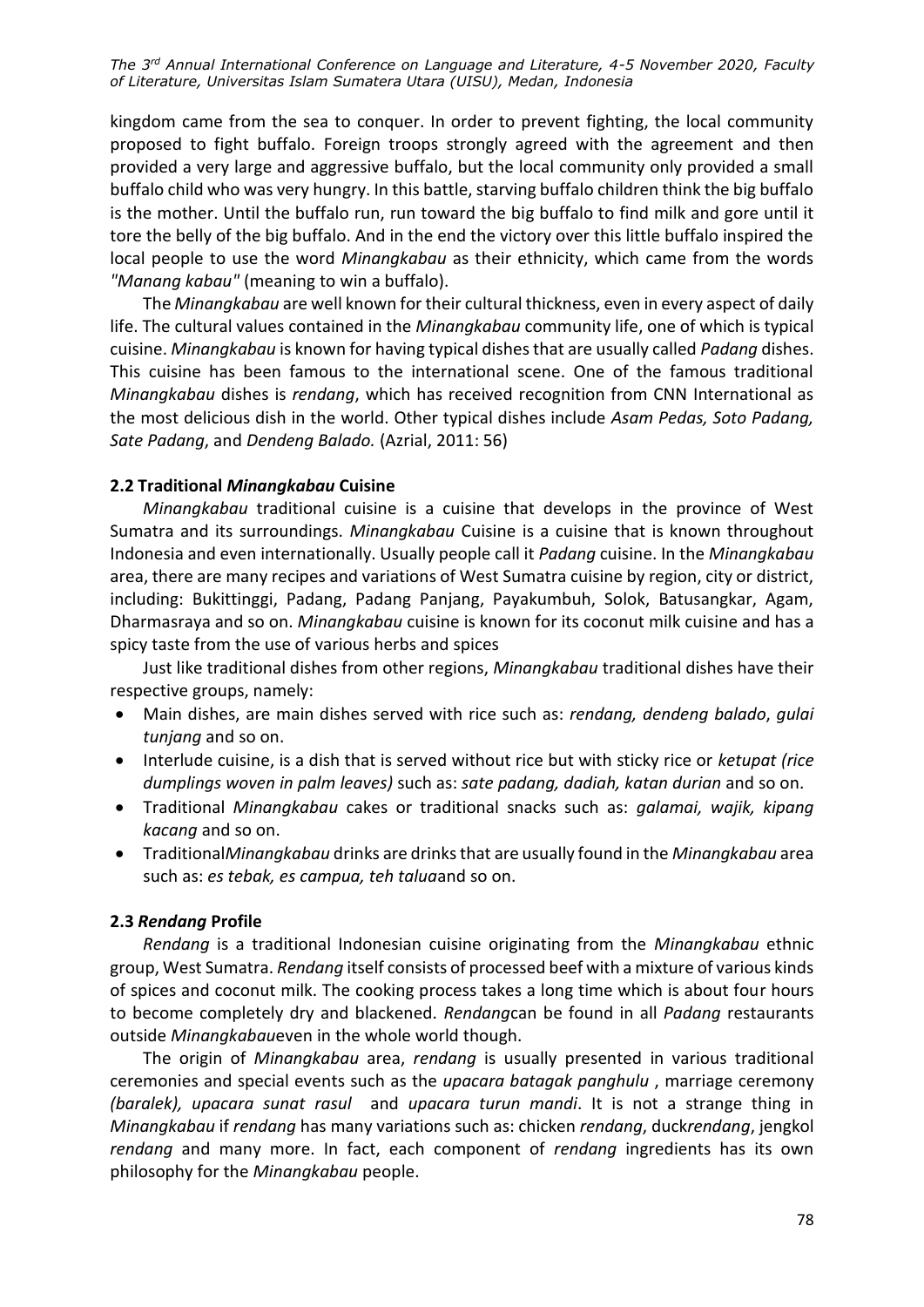### **2.4** *Rendang* **Philosophy for the** *Minangkabau* **People and as the Heritage of Indonesia**

Society is formed through a long history, a winding journey, tread for sake footprint, even with trial and error. At certain points there are relics which existed or was recorded until now which later became a legacy culture. Cultural heritage is interpreted as product or result physical culture from different traditions and spiritual achievements in form the value of the past which is a central element in the identity of a group or nation (Davidson, 1991). *Rendang* is a well-known traditional Padang cuisine which represents the people of West Sumatra as a cultural heritage that still exists today. In the philosophy of *adat* and Minangkabau culture, *rendang* has an honorable position.

In general, philosophy is one of the activities or results of activities concerning human activity and mind (Soegiono, 2012). Philosophy is thinking and feeling the deepest of all things get to the heart of the matter. The word of philosophy comes from the word *Philo* which means love, and the word *Sophos* which means knowledge or wisdom. Thus, philosophy means love for knowledge or wisdom. Poerwantara put forward meaningful philosophy the realm of mind or the realm of thinking. However, not all think means philosophizing. Because philosophizing is thinking in a way deeply and sincerely. Philosophy is the mother of all the sciences that have material objects and formal objects, objects the material is the mind while the object formal philosophy of science is truth, goodness and beauty in a manner dialogue. (Syafiie, 2010)

In relation to philosophy, indigenous peoples' local wisdom is included in the discourse on ethics. Ethics is a world of philosophy, values, and morals in which ethics are abstract and deal with good and bad issues. Philosophy and local wisdom cannot be separated, these two things are very closely related.

Local wisdom is a set of ideas or policies based on the values of virtues found in a community and often applied, believed to be the guidance of life, and handed down from time to time. Local wisdom can be in the forms of knowledge, skills and policies used for the welfare of the peoples concerned. Local wisdom is of two forms, tangible and intangible. Tangible local wisdom appears in the forms traditional text, traditional buildings and cultural symbol; while the intangible one in the abstract forms such as advice or proverb. (Manugeren, et. al, 2017)

For the *Minangkabau* people, *rendang* cooking is not just only cooking. The *rendang* cooking process requires quite a long time and patience. Therefore, this process teaches the value of patience to its maker. *Rendang* is revered in *Minangkabau* culture as an embodiment of the philosophy of *musyawarah*, discussion and consultation with elders. According to the deliberations and consensus of the previous ancestors, *rendang* is a traditional cuisine that has an honored position in the life of the *Minangkabau* people. Because there are four strong meanings in each of the ingredients - their ingredients, namely:

1. Meat or *dagiang* (the main ingredient for *rendang*)

It symbolizes *Niniak Mamak (paman)* and *Bundo Kanduang (ibu).*In the *Minangkabau* culture, *Niniak Mamak* is the brother of Mother and *Bundo Kanduang* is the oldest woman in a tribe. Both have the important role to provide prosperity for the life of the nephew and children.

2. The coconut milk or *karambia*

It symbolizes intellectuals or what in *Minangkabau* language is called *Cadiak Pandai*, intellectuals, teachers, poets and writers. *Cadiak Pandai* itself is a person who is considered to have extensive knowledge in a group. For this reason, the function is to teach and glue together group and individual togetherness.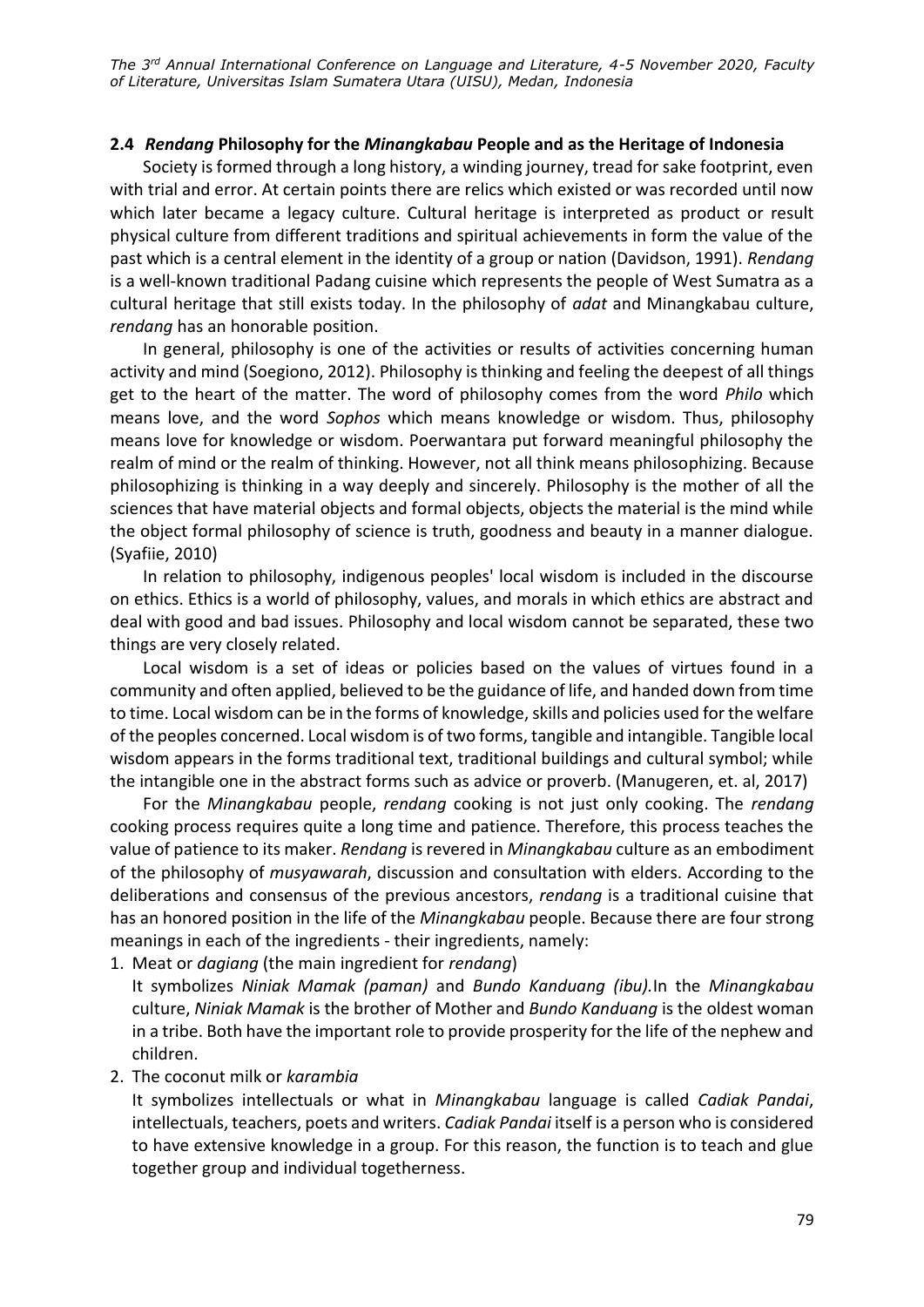3. Chili or *Lado*

It symbolizes *Alim Ulama*, clerics, *ulama* and religious leaders. The clerical pious symbol of religious scholars in teaching religion to groups of people. The hotness of the chilli symbolizes *Sharia*.

4. The spice mixture or *pemasak*

It symbolises the rest of *Minangkabau* community. Spices or spice for *rendang* cuisine symbolizes each individual in *Minangkabau*. Which is where each individual has their own role to advance group life.

In *Minangkabau* tradition, *rendang* is a requisite dish for special occasions in traditional Minang ceremonies, from birth ceremonies to circumcision, marriage, Qur'an recitals, and religious festivals such as Eid al-Fitr and Eid al-Adha.

# **2.5 Types of** *Rendang*

An expert in *rendang* cooking and business owner *Rendang Nikmat* in Payakumbuh Taufik (2016) states*"bila diamati dari awal proses memasak, terdapat tiga tingkat tahapan kuah rendang mulai dari yang terbasah, berkuah hingga yang terkering (gulai, kalio, rendang kering)"*, when observed from the beginning of the cooking process, there are three stages of *rendang* broth stages ranging from the wettest, the broth to the driest (curry, *kalio*, dried *rendang*).

But in general among the community there are 2 types of *rendang*, namely:

# 1. **Dry** *Rendang*

For the *Minangkabau* people, a dish that can be called *rendang* is a type of *rendang* that is really dry. This type of *rendang* is cooked for many hours until the coconut milk dries and the seasoning is completely absorbed. Dry *rendang* is usually a darker blackish brown color. When properly cooked, dry *rendang* can last for three to four weeks at room temperature, and can even last for more than a month if stored in the refrigerator, and six months if frozen.



# 2. **Wet** *Rendang* **or** *Kalio*

Wet *rendang* or usually the *Minangkabau* people call *kalio* is a type of *rendang* that is cooked in a short time. The coconut milk in *rendang* is not too dry and perfect. This wet drum is golden brown and paler in color. In room temperature *rendang* can only last in less than one week.

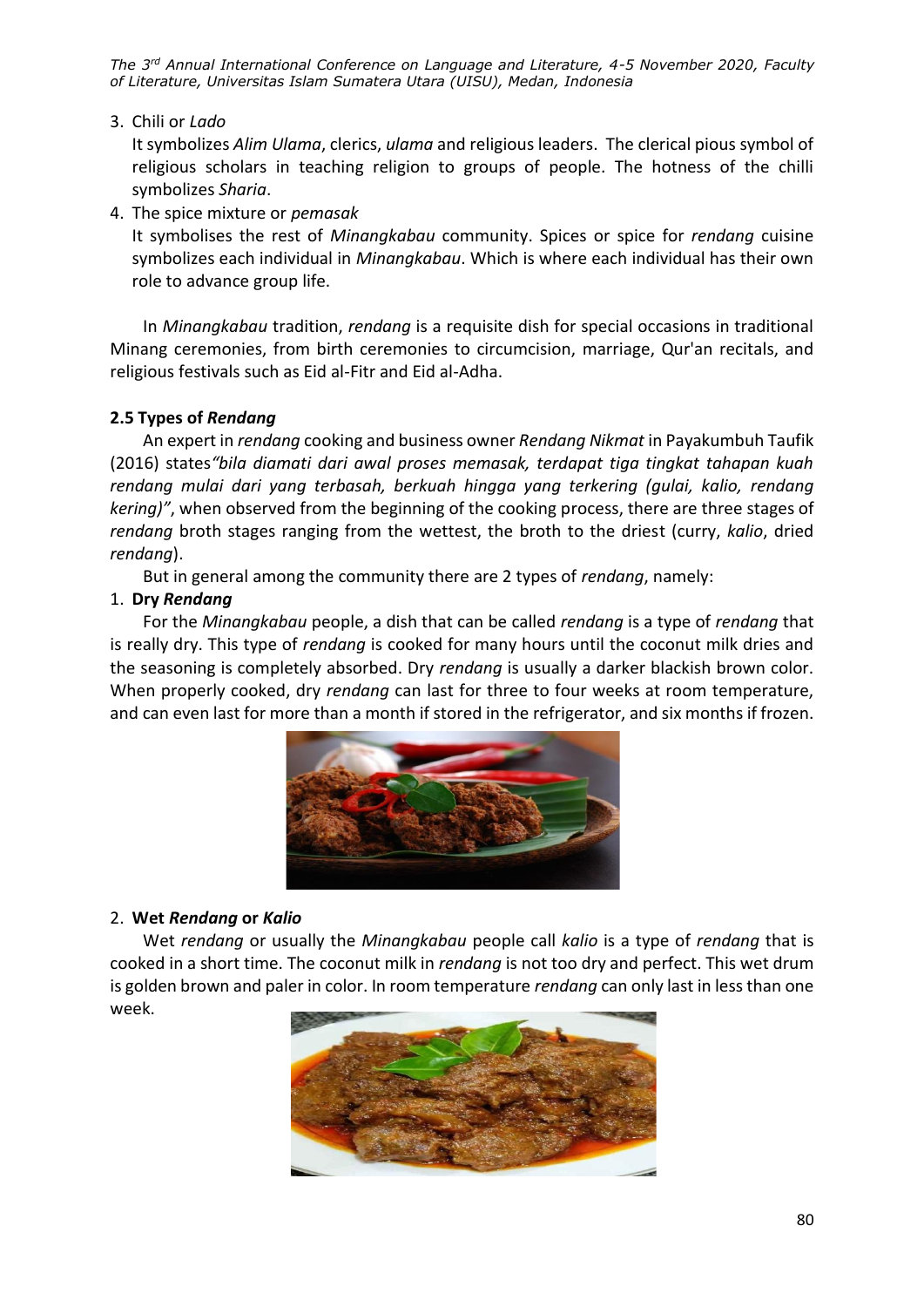### **2.6** *Rendang* **Variations**

In its original place in *Minangkabau*, the local people are not familiar with the many variations of *rendang*. However, outside of *Minangkabau* the many variations of *rendang* might be something new and has never been encountered before. These variations are:

### **1. Beef** *Rendang***or** *Rendang Sapi*

Beef *Rendang*is the most famous *rendang* among other *rendang*, especially for people outside *Minangkabau*.

### **2. Chicken** *Rendang* **or** *Rendang Ayam*

Chicken *Rendang* is usually found in mainland areas in West Sumatra. Generally, if the middle to lower classes have a party or traditional dinner, chicken *rendang* is one of the dishes that is served. The reason is because the price of chicken meat is cheaper and the time needed to cook *rendang* chicken is faster. Chicken *rendang* can be served by destroying chicken meat, whether it is ground, broken down, or cut to a size that suits your taste.

### **3. Duck** *Rendang* **or** *Rendang Itik (Randang Itiak)*

Duck *Rendang* is usually presented at traditional parties. In the records of thePadang Cultural Conservation Agency or *Badan Pelestarian Budaya Padang (BPNB)*, *rendang* ducks are often found in the Payakumbuh region and its surroundings. The difference between *rendang* duck compared to other *rendang* is that duck meat must be boiled or roasted in advance before being processed into *rendang* so that the meat can be chewy and tender.

### **4.** *Rendang* **Maco (Salted Fish)**

This *rendang* maco was originally created by housewives in Kabupaten 50 Kota. Because for the lower middle class, *rendang* with meat ingredients is a luxurious meal. So that they can continue to enjoy *rendang* cuisine, but at an affordable price, they change meat to maco (salted fish). The way to cook *rendang* maco is almost the same as how to cook it with *rendang* meat, but the difference is that maco is included in the *rendang* seasoning mixture when the coconut milk is thick.

#### **5. Egg** *Rendang* **or** *Rendang telur*

Egg *Rendang* is an egg based *rendang*. This *Rendang*is unique compared to other types of *rendang*. Namely *rendang*-shaped flat similar to crackers. Many of these *rendang* are made and become mandatory souvenirs when visiting Payakumbuh city, and Kabubapen 50 Kota.

There are two ways to cook egg *rendang*. First, by boiling it and mixing the boiled eggs that have been thinly sliced into *rendang* seasoning. Secondly, by boiling eggs with *rendang* seasoning together, then after separating them when the eggs are ripe while *rendang* seasoning is cooked until dry. After that, the eggs are mixed back into the dried *rendang* seasoning.

### **6. Liver** *Rendang* **or** *Rendang Hati*

Types of liver *rendang* almost the same as beef *rendang*. But the difference lies in the main ingredient of the *rendang*, which is beef liver that has been boiled.

#### **7. Lung** *Rendang***or** *Rendang Paru*

This type of *rendang*is almost the same as beef *rendang*. But the difference lies in the main ingredient of the *rendang*, which is the cow's lungs which have been fried.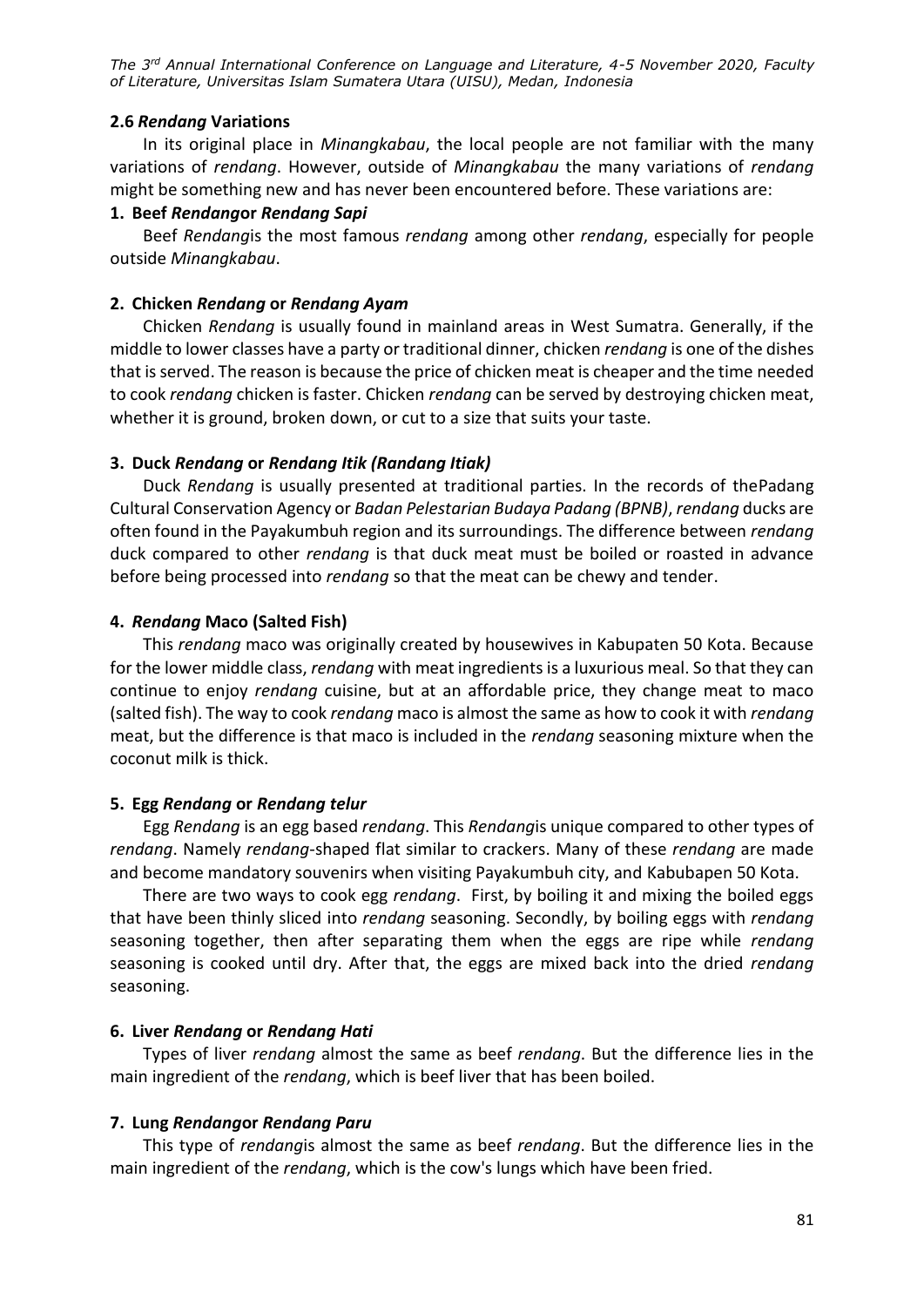### **8.** *Rendang Jengkol or Rendang Jariang*

*Rendang* with *jengkol* based ingredients come from various regions in West Sumatra such as Payakumbuh, Pasaman, and Lubuk Basung. What distinguishes it all is the spicy sweetness contained in the seasoning.

*Jengkol* chosen to make *rendangjengkol* is an old jengkol because it is more tender and easy to process. Usually *rendang jengkol* is not cooked dry like other *rendang*. *Rendang jengkol*, usually cooked with *kalio* or wet *rendang*. In West Sumatra itself, according to BPNB *Kalio Jariang* records are very popular. With thick gravy, spices that are felt, savory jengkol and a little spicy sensation.

### **9. Fern** *Rendang* **or** *Rendang Pakis*

Thisfern *rendang* originally developed in Nagari Surantih, Sutera District, Pesisir Selatan Regency. In this area, a party or custom event can be said to be less than optimal if it does not present *rendang* fern as a guest dish. Even the host where the traditional event is held, is considered to have no intention if it does not presentfern*rendang* at the event.

Besides being cheap, and easy to process, fern also contains high antioxidants. In West Sumatra, fern is very easy to obtain. Fern is considered very good for health because it can neutralize toxins and can also protect body cells from the harmful effects of free radicals.

### **10.** *Rendang Suir*

*Rendang Suir* is from Payakumbuah, West Sumatra. The cooking process is by shredding the beef first. Usually *rendang* is used as a snack but can also be used as a side dish for the *Minangkabau* people.

### **3. Research Method**

The research is descriptive qualitative which is addressed to interpret the meanings and values of cultural symbols; in other words, perceiving the hidden meanings, understanding the social relationships associated with the existing cultural symbols, and developing the theory to ensure the validity of the data. Evaluation and comparison of materials are then conducted to obtain points of local wisdom at each sub-performance leading to the priority of the analysis, covering data collection procedure, analysis, and interpretation, finalized to a conclusion referring to the whole analysis of data. (Moleong, 2009)

Hancock (as cited in Panjaitan, 2019) states that qualitative research is concerned with the opinions, experiences and feeling of individuals producing subjective data. It describes social phenomena as they occur naturally. No attempt is made to manipulate the situation under the study as is the case with experimental qualitative research.

Other techniques might include questionnaire, observation, documentation, notetaking and data analysis to obtain accurate data leading to philosophy.Questions and interviews in relation to meat, the coconut mil, chilli and the spice mixture and to their meaning existence, meaning substance and function. The results were documented in the forms of notes and audio-visual records. Respondents were *Minangkabau* community and religious figures as well as youths on initiated by Miles and Huberman (2014).

In case of reliable validity, we employed a technique of comparison, such as, comparing (i) the data of observation result with the data of interview result, (ii) the words said in public with those in privacy, (iii) what people said about the research situation with what was said all the time, (iv) the situation and perspective of a person with those of various classes, and (v) the results of interviews with the contents of related documents.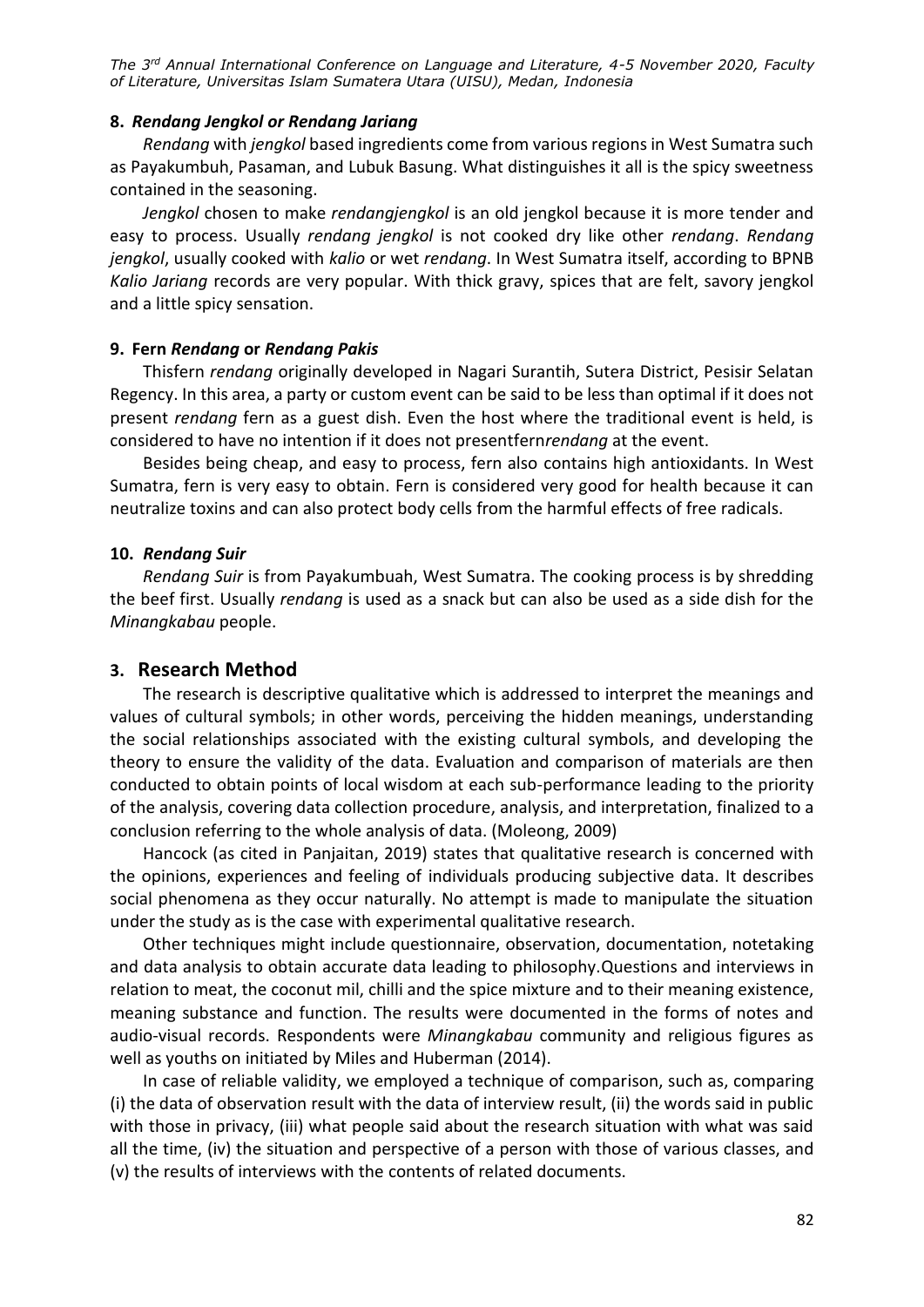# **4. Discussion**

For the *Minangkabau* people, *rendang* cooking is not just only cooking. The *rendang* cooking process requires quite a long time and patience. Therefore, this process teaches the value of patience to its maker. *Rendang* is revered in *Minangkabau* culture as an embodiment of the philosophy of musyawarah, discussion and consultation with elders. According to the deliberations and consensus of the previous ancestors, *rendang* is a traditional cuisine that has an honored position in the life of the *Minangkabau* people**.**There are four meanings in each of the ingredients: Meat or *dagiang,* symbolizing *Niniak Mamak (paman) and Bundo Kanduang (ibu)* respect for the parents; The coconut milk or *karambia,* symbolizing *Cadiak Pandai* intellectuals (learning); Chili or *Lado* symbolizing *Alim Ulama* religious leaders (uplifting Islamic law); The spice mixture or *pemasak* symbolizing *Minangkabau* community (unity).

# **1. Meat or** *dagiang* **symbolizes** *Niniak Mamak (paman)* **and** *Bundo Kanduang (ibu)* **respect for the parents**

*Rendang* is made from beef or buffalo, it turns out the selection of meat is not just any. Rather it has a philosophy and meaning, which symbolizes respect for parents or elder figures. In the *Minangkabau* culture, *Niniak Mamak* is the brother of Mother and *Bundo Kanduang* is the oldest woman in a tribe. Both have the important role to provide prosperity for the life of the nephew and children.

In the life of the *Minangkabau* people, *niniak* is the leader of an indigenous tribe, a place to ask questions or to make customary decisions in *Minangkabau*. Similarly, meat is the main and most important element in *rendang*.

### **2. The coconut milk or** *karambia* **symbolizes** *Cadiak Pandai* **intellectuals (learning)**

Coconut milk is used to give a savory taste, and to make *rendang* meat become more tender and savory. It symbolizes intellectuals or what in *Minangkabau* language is called *Cadiak Pandai*, intellectuals, teachers, poets and writers. *Cadiak Pandai* itself is a person who is considered to have extensive knowledge in a group. For this reason, the function is to give learning and glue together group and individual togetherness.

*Cadiak Pandai* is a collection of smart people or so-called clever scholars in the Miangkabau community. They have emotional intelligence and spiritual intelligence.

In *Minangkabau*, *Cadiak Pandai* functions to give learning and determine the eligibility standards of each policy regarding inheritance, implementation and resolution of *syarak* and *adat* problems that have been carried out by children of *kamanakan* (adat community), whether beneficial or detrimental to the community.

### **3. Chili or** *lado* **symbolizes** *Alim Ulama* **religious leaders (uplifting Islamic laws)**

*Rendang* has a slightly spicy taste, because it uses chili to strengthen the taste of this iconic dish. It symbolizes *Alim Ulama*, clerics, *ulama* and religious leaders. The clerical pious symbol of religious scholars in teaching religion to groups of people. The hotness of the chilli symbolizes *Sharia*.

*Alim Ulama* is the leader of the *Minangkabau* community in matters of religion which has more knowledge and knowledge in matters of religion. *Alim ulama* get a position in society purely because of their knowledge. *Alim Ulama* is very instrumental and is very much needed in the religious survival of the *Minangkabau* people. This is expressed in the customary adage that is *adat basandi syarak, syarak basandi Kitabullah*. *Alim Ulama* functions as a guide and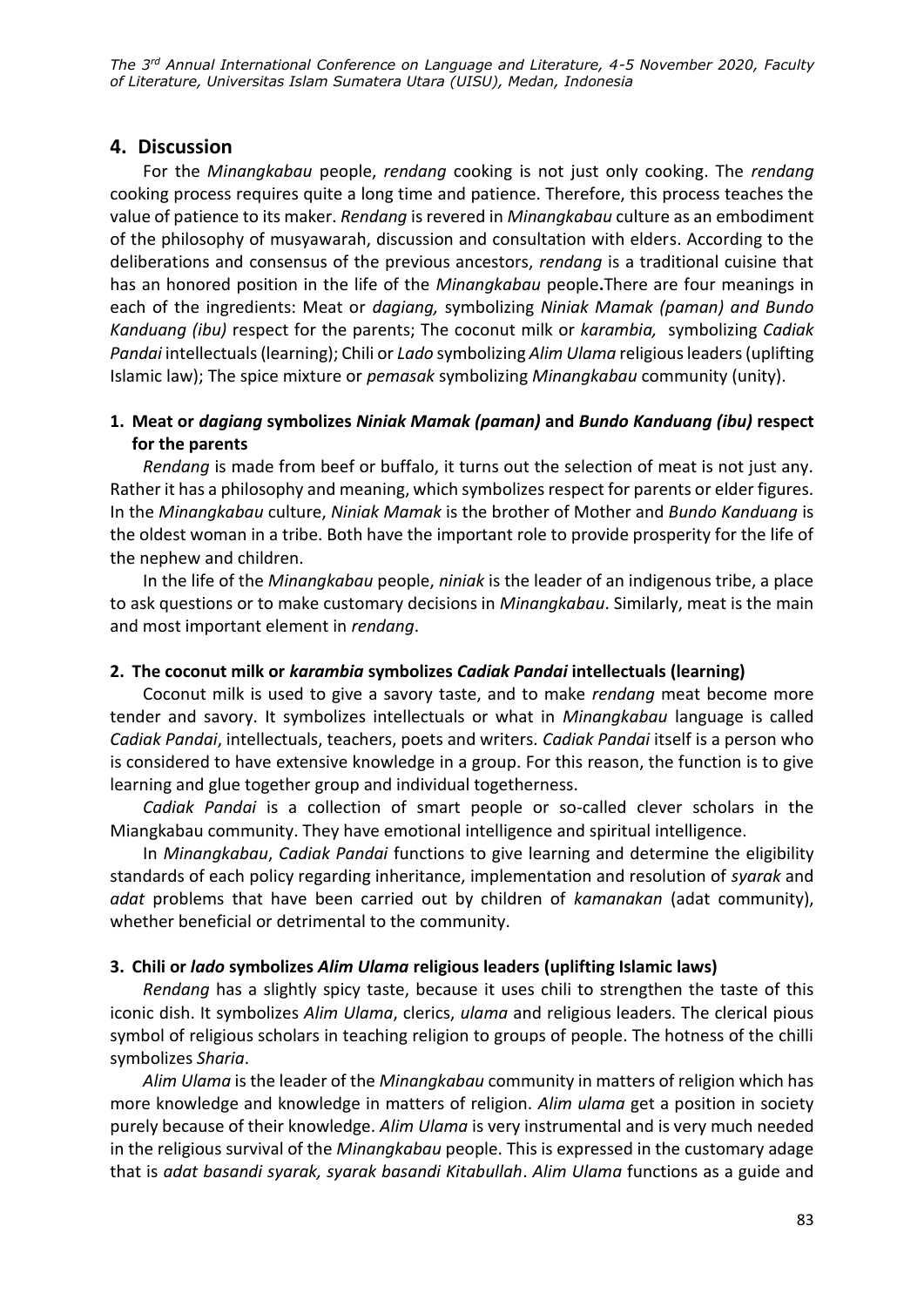coach of the community in uplifting Islamic law by increasing knowledge and piety towards Allah SWT.

### **4. The spice mixture or** *pemasak* **symbolizes** *Minangkabau* **community (unity)**

*Rendang* has a lot of herbs and spices when making it. One of them is cardamom, white onion, red chili, ginger, galangal, turmeric, coriander, nutmeg, and cumin. But all this spice turns out to symbolize 'the community' in the *rendang* dish.

The spices that make delicious *rendang* are the symbol of the entire *Minangkabau* community as the unity. Spices for *rendang* cuisine symbolizes each individual in *Minangkabau*. Which is where each individual has their own role to advance group life. The community functions to implement and practice customary rules that have been made and agreed upon by adat leaders.

Remarks:

CF : Community Figure RF : Religious Figure

YG : Young Generation

| No. | Research  | Document | Interview       |                 |                 |     |    | Informant |   |                     |                 |                 |
|-----|-----------|----------|-----------------|-----------------|-----------------|-----|----|-----------|---|---------------------|-----------------|-----------------|
|     | component |          | CF              |                 |                 |     | RF |           |   |                     | YG              |                 |
|     |           |          | CF <sub>1</sub> | CF <sub>2</sub> | CF <sub>3</sub> | CF4 |    |           |   | RF 1 RF 2 RF 3 RF 4 | YG <sub>1</sub> | YG <sub>2</sub> |
|     | А         |          | V               | V               | ν               | A.  | v  | V         | ν | V                   |                 |                 |
|     | В         | M        | V               | V               | ν               | A.  | v  | M         | M | V                   | х               |                 |
| 3   |           |          | V               | ν               |                 | ٦.  |    | V         | V | ν                   |                 |                 |
|     |           |          | V               | ν               |                 |     |    | ٦I        | V | V                   | Х               |                 |
|     |           |          | M               | M               |                 | ۰.  | 7  | M         | M | 71                  |                 |                 |

### **Table 1. Triangulation Analysis The Philosophical Meanings of Traditional**  *RendangMinangkabau* **Cuisine as a Cultural Heritage of Indonesia**

Research components: A. Existence consisting of the four meanings in each of the ingredients cultural symbols: meat, the coconut milk, chili, the spice mixture, B. Meaning existence of the four meanings in each of the ingredients cultural symbols, C. Meaning substance of the four meanings in each of the ingredients cultural symbols, D. Educational function of the four meanings in each of the ingredients cultural symbols, E. Religious function of the four meanings in each of the ingredients cultural symbols

CF 1 : Informant of the first Community Figure

- CF 2 : Informant of the second Community Figure
- RF 1 : Informant of the first Religious Figure
- RF 2 : Informant of the second Religious Figure
- YG 1 : Informant of the first Young Generation

YG 2 : Informant of the second Young Generation

√ : existing, answered, and can be used

X : not answered or not complete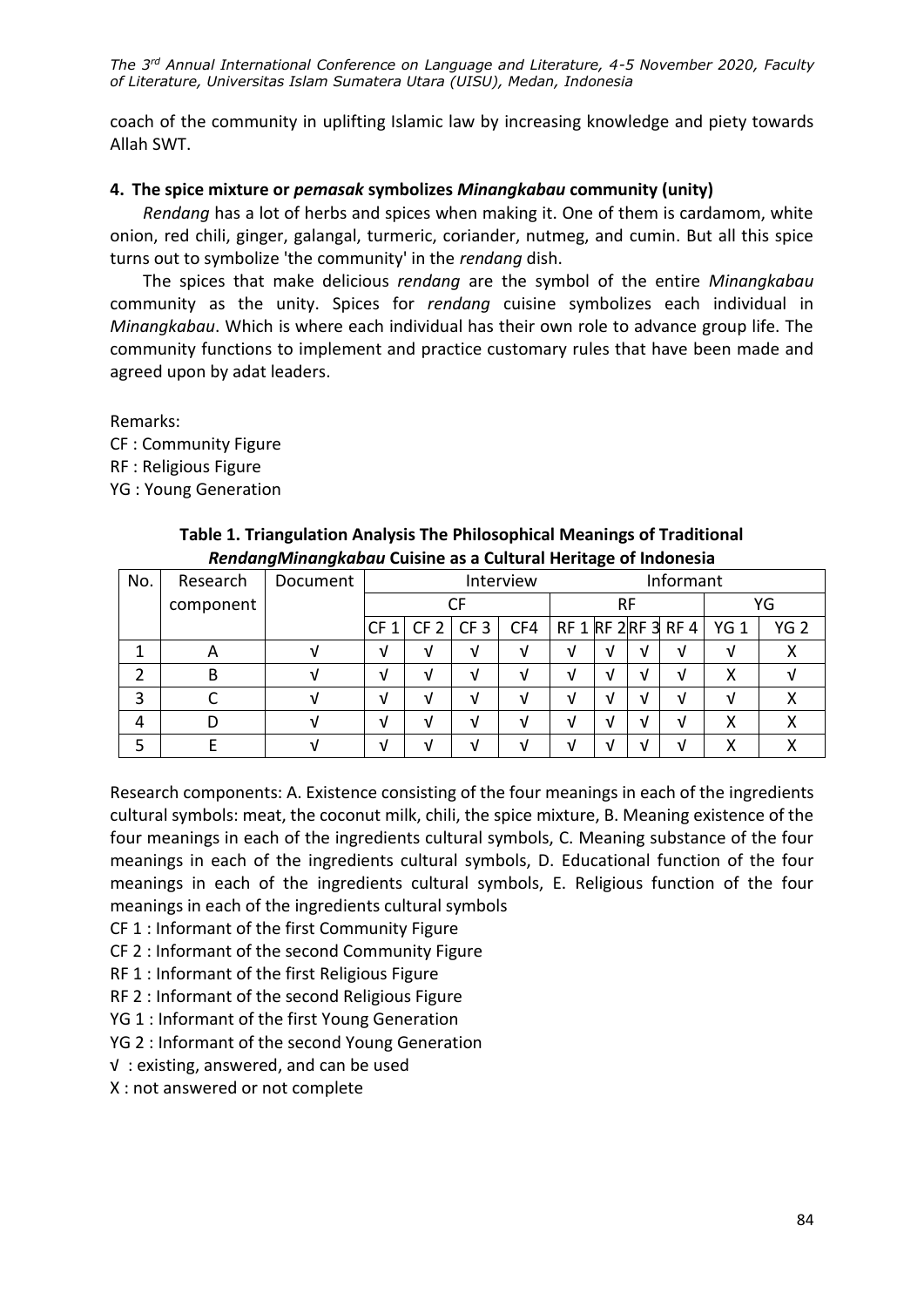## **Table 2: The Philosophical Meanings of Traditional** *RendangMinangkabau* **Cuisine as a Cultural Heritage of Indonesia**

### 1. Question Indicator

| No.    | Indicator                | <b>Number of Question</b> |
|--------|--------------------------|---------------------------|
|        | Existence                |                           |
|        | <b>Meaning Existence</b> |                           |
| 3      | <b>Meaning Substance</b> |                           |
|        | Function                 | 6                         |
| Amount |                          | 18                        |

### 2. Interview Result

| No | <b>Question Indicator</b>                                                                             | Answer                                                                                                                                                                                                                                                                                                                                                                                                                                                                           |                      |                      |  |  |  |
|----|-------------------------------------------------------------------------------------------------------|----------------------------------------------------------------------------------------------------------------------------------------------------------------------------------------------------------------------------------------------------------------------------------------------------------------------------------------------------------------------------------------------------------------------------------------------------------------------------------|----------------------|----------------------|--|--|--|
|    |                                                                                                       | Answer Result                                                                                                                                                                                                                                                                                                                                                                                                                                                                    | No. of<br>Respondent | Percentage<br>$(\%)$ |  |  |  |
| 1. | Existence:<br>Meat<br>The coconut milk                                                                | Available                                                                                                                                                                                                                                                                                                                                                                                                                                                                        | 9                    | 90%                  |  |  |  |
|    | Chili<br>The spice mixture                                                                            | No Answer                                                                                                                                                                                                                                                                                                                                                                                                                                                                        | $\mathbf{1}$         | 10%                  |  |  |  |
| 2. | <b>Meaning Existence:</b><br>Meat<br>The coconut milk                                                 | <b>Having Meaning</b>                                                                                                                                                                                                                                                                                                                                                                                                                                                            | 9                    | 90%                  |  |  |  |
|    | Chili<br>The spice mixture                                                                            | No Idea/No Answer                                                                                                                                                                                                                                                                                                                                                                                                                                                                | $\mathbf{1}$         | 10%                  |  |  |  |
| 3. | <b>Meaning Substance:</b><br>Meat<br>The coconut milk<br>Chili<br>$\overline{a}$<br>The spice mixture | Meat<br>dagiang,<br>or<br>$\frac{1}{2}$<br>symbolizingNiniak Mamak<br>(paman)<br>and<br><b>Bundo</b><br>Kanduang (ibu) respect for<br>the parents<br>milk<br>The<br>coconut<br>or<br>$\overline{\phantom{a}}$<br>karambia,<br>symbolizingCadiak Pandai<br>intellectuals (learning)<br>Chili<br>Lado<br>or<br>symbolizingAlim<br>Ulama<br>religious leaders (uplifting<br>Islamic law)<br>The<br>spice<br>mixture<br>or<br>pemasak<br>symbolizingMinangkabau<br>community (unity) | 9                    | 90%                  |  |  |  |
|    |                                                                                                       | No Idea/No Answer                                                                                                                                                                                                                                                                                                                                                                                                                                                                | $\mathbf 1$          | 10%                  |  |  |  |
| 4. | Function:                                                                                             | <b>Educational Function:</b>                                                                                                                                                                                                                                                                                                                                                                                                                                                     | 8                    | 80%                  |  |  |  |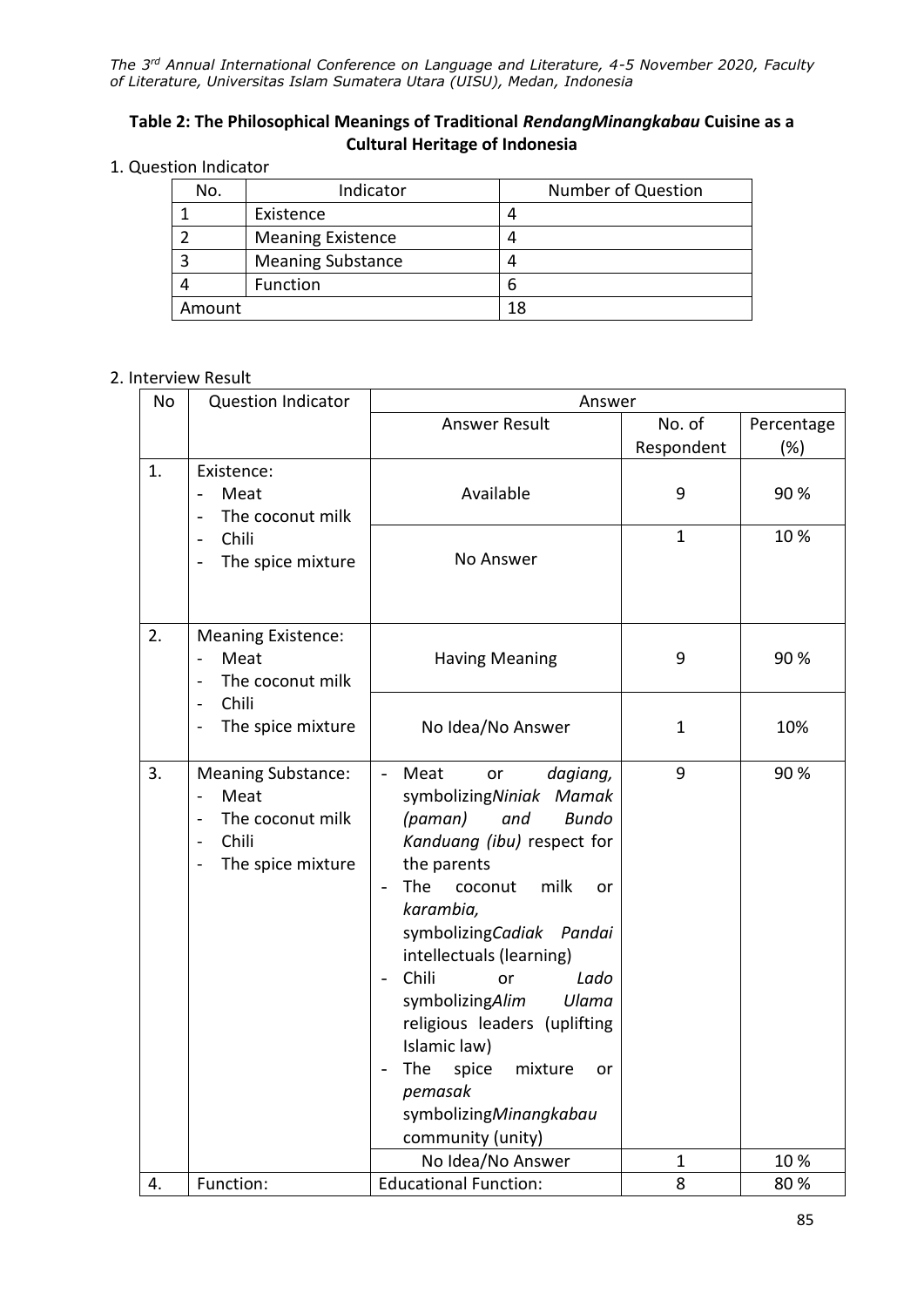|  | Meat              | $\overline{\phantom{a}}$ | Introducing                 | Cultural |                |            |
|--|-------------------|--------------------------|-----------------------------|----------|----------------|------------|
|  | The coconut milk  |                          | Identity                    |          |                |            |
|  | Chili             |                          | <b>Cultural Education</b>   |          |                |            |
|  | The spice mixture | $\overline{\phantom{a}}$ | <b>Cultural Existence</b>   |          |                |            |
|  |                   | $\overline{\phantom{a}}$ | Regeneration and Cultural   |          |                |            |
|  |                   |                          | Preservation                |          |                |            |
|  |                   |                          | No Idea/No Answer           |          | $\mathfrak{p}$ | 20 %       |
|  |                   |                          | <b>Religious Function:</b>  |          | 8              | 80 %       |
|  |                   |                          | Respect and appreciate the  |          |                |            |
|  |                   |                          | parents                     |          |                |            |
|  |                   |                          | Uplifting Islamic law by    |          |                |            |
|  |                   |                          | increasing knowledge of the |          |                |            |
|  |                   |                          | religion and piety towards  |          |                |            |
|  |                   |                          | Allah SWT.                  |          |                |            |
|  |                   |                          | No Idea/No Answer           |          | 2              | <b>20%</b> |
|  |                   |                          |                             |          |                |            |

Note: Number of respondents: 10





# **5. Conclusion**

From the study results, it is seen that the traditional *rendangminangkabau* cuisine as a cultural heritage of Indonesia containing philosophy through the cultural symbols four meanings in each of the ingredients: Meat or *dagiang,* symbolizing*Niniak Mamak (paman) and Bundo Kanduang (ibu)* respect for the parents; The coconut milk or *karambia,*  symbolizing*Cadiak Pandai* intellectuals (learning); Chili or *Lado* symbolizing *Alim Ulama* religious leaders (uplifting Islamic law); The spice mixture or *pemasak* symbolizing *Minangkabau* community (unity).

Based on the analysis of the research obtained, it can be concluded that the traditional *rendang Minangkabau* cuisine is one of the cultural artifacts that is very proud of the Indonesian people, especially by the ethnic *Minangkabau*. With the *rendang* as the main or financial value in culinary culture, of course this is a positive value that is owned by the *Minangkabau* community, West Sumatra, especially Indonesia. The number of travelers from